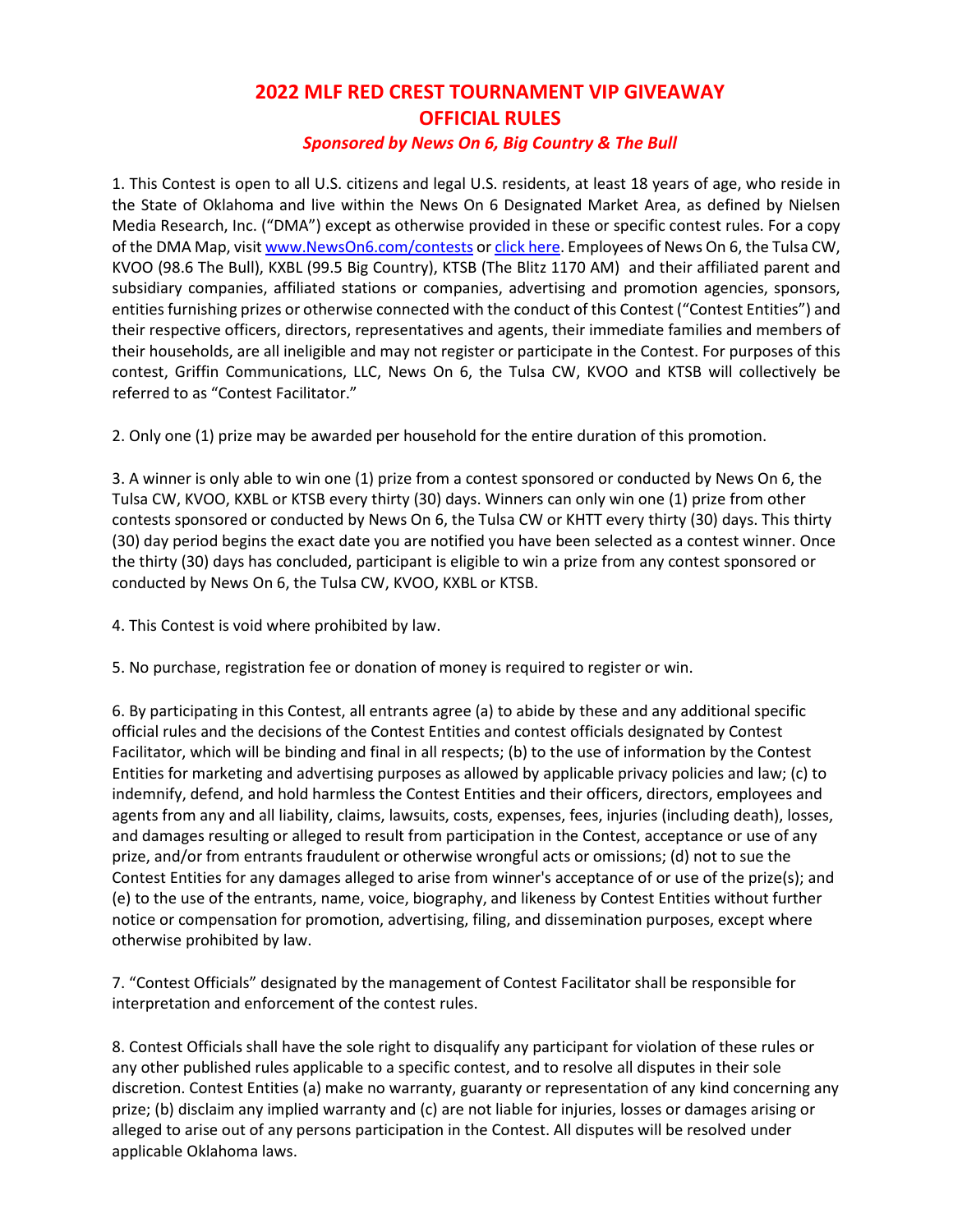9. Contest Entities are not responsible for lost, late, damaged, misdirected, undelivered, undeliverable, incomplete or unreadable entries. Contest Entities are not responsible for lost entries due to telephonic or electronic malfunctions. Contest Officials may prohibit an entrant from participating in the Contest or winning a prize if, in their sole discretion, it determines that said entrant is attempting to undermine the legitimate operation of the Contest by cheating, deception, or other unfair playing practices or intending to annoy, abuse, threaten, or harass any other entrants or Contest Entities representatives. If for any reason this Contest is not capable of running as planned as a result of any causes beyond the reasonable control of Contest Entities including but not limited to tampering, unauthorized intervention or fraud which corrupt or affect the administration, security, fairness, integrity, or proper conduct of the Contest, then, Contest Officials reserve the right at their sole discretion to cancel, terminate, modify, or suspend the Contest. The rules can be modified at any time without notice.

10. Contest Facilitators reserve the right, in their sole discretion, to alter, change, cancel or suspend this Contest, for any reason whatsoever, without prior notification.

11. **HOW TO ENTER**: Participants may enter the MLF Red Crest Tournament VIP Giveaway by completing an online entry form located at[: www.NewsOn6.com/Redcrest.](http://www.newson6.com/Redcrest) All entries **must** include participant's name, address, phone number and email address. In the event a participant does not have an email address or a phone number, participant should respond with "None". However, participant must have either a phone number or email address to be contacted in the event they are selected as the winner. Therefore, if an entry form doesn't include at least a phone number or an email address, such entry will be deemed null and void and will not be included in the winner selection. Entries must be received by 11:59pm on March 20, 2022. No more than one (1) entry, per person, per day, will be accepted. Photocopies, facsimiles or other reproductions will not be eligible.

12. **ALTERNATE FORM OF ENTRY**: To enter using the Alternate Form of Entry, participants may submit a completed Entry Form via email at [Contest@NewsOn6.net](mailto:Contest@NewsOn6.net) with "NEWS ON 6: MLF RED CREST TOURNAMENT VIP GIVEAWAY" in the subject line or by mail to News On 6, addressed as follows: "NEWS ON 6: MLF RED CREST TOURNAMENT VIP GIVEAWAY", 303 N. Boston Ave., Tulsa, OK 74103." All Alternate Forms of Entry must be legible and must be completed, in its entirety, including, but not limited to: name, address phone number and email. In the event an Alternate Form of Entry, is not complete or is not legible, such entry will be deemed null and void, and participant who submitted the form will not be notified. At the end of promotional period, all entries received, including the online entry forms and the alternate entry forms, will be combined, and one (1) winner will be selected, by random number generator. Deadline to submit an Alternate Form of Entry will be March 20, 2022 @ 11:59p.m. (CST).

13. In the event of any of the following, the prize(s) will be awarded to an alternate winner:

a. Prizewinner cannot be reached within twenty-four (24) hours of winner selection;

b. Contest Facilitator is unable to leave a voicemail due to a full voicemail box or because the mailbox is not properly set-up;

c. Prizewinner does not return a phone call within forty-eight (48) hours of a message left by Contest Facilitator;

d. Prizewinner does not timely return the signed Statement of Prizewinner;

e. Prizewinner is determined not to be an eligible winner; or

f. Any other reasons set forth in these rules.